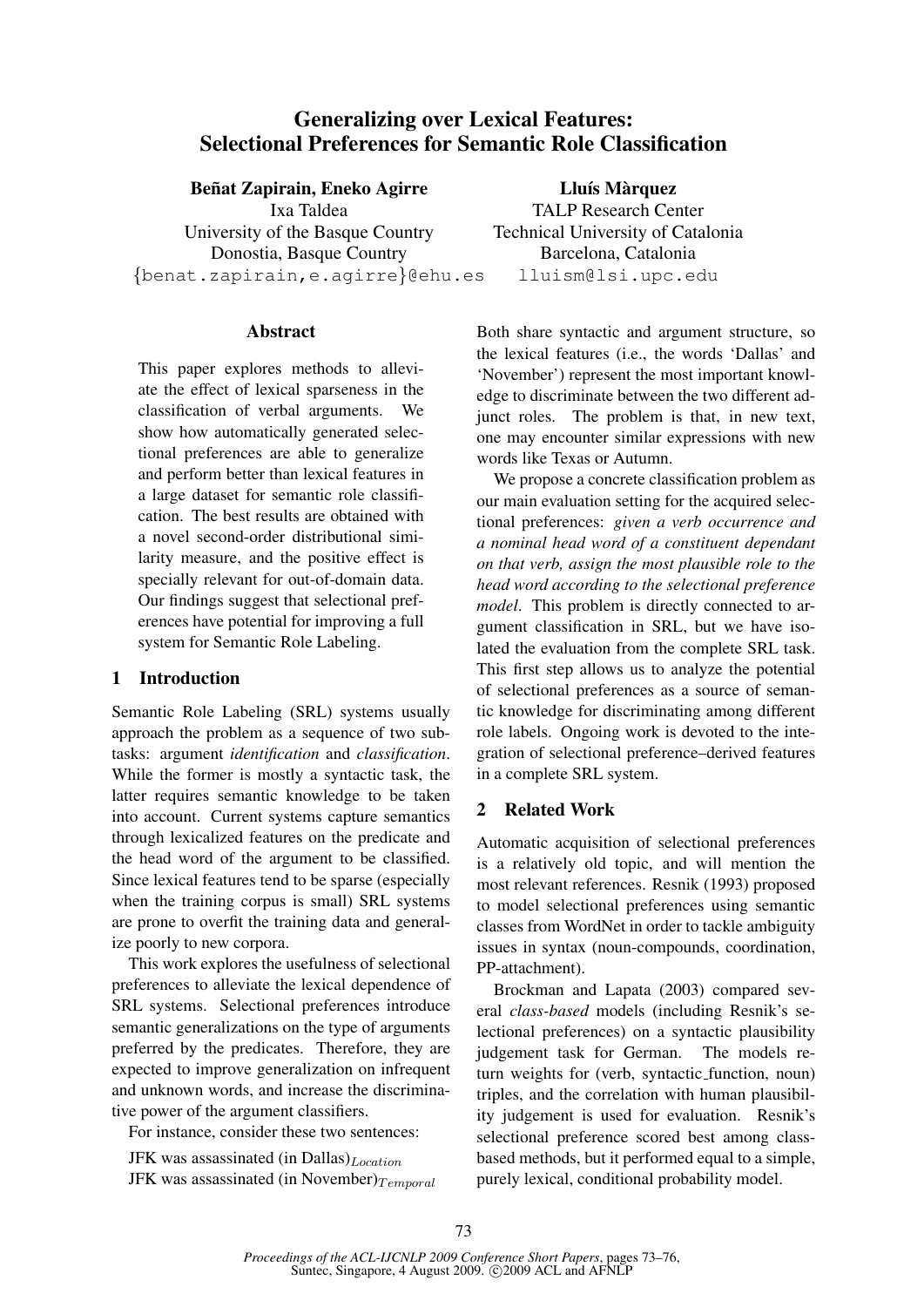*Distributional similarity* has also been used to tackle syntactic ambiguity. Pantel and Lin (2000) obtained very good results using the distributional similarity measure defined by Lin (1998).

The application of selectional preferences to semantic roles (as opposed to syntactic functions) is more recent. Gildea and Jurafsky (2002) is the only one applying selectional preferences in a real SRL task. They used distributional clustering and WordNet-based techniques on a SRL task on FrameNet roles. They report a very small improvement of the overall performance when using distributional clustering techniques. In this paper we present complementary experiments, with a different role set and annotated corpus (Prop-Bank), a wider range of selectional preference models, and the analysis of out-of-domain results.

Other papers applying semantic preferences in the context of semantic roles, rely on the evaluation on pseudo tasks or human plausibility judgments. In (Erk, 2007) a distributional similarity–based model for selectional preferences is introduced, reminiscent of that of Pantel and Lin (2000). The results over 100 frame-specific roles showed that distributional similarities get smaller error rates than Resnik and EM, with Lin's formula having the smallest error rate. Moreover, coverage of distributional similarities and Resnik are rather low. Our distributional model for selectional preferences follows her formalization.

Currently, there are several models of distributional similarity that could be used for selectional preferences. More recently, Padó and Lapata (2007) presented a study of several parameters that define a broad family of distributional similarity models, including publicly available software.

Our paper tests similar techniques to those presented above, but we evaluate selectional preference models in a setting directly related to SR classification, i.e., given a selectional preference model for a verb we find the role which fits best for a given head word. The problem is indeed qualitatively different: we do not have to choose among the head words competing for a role (as in the papers above) but among selectional preferences competing for a head word.

## 3 Selectional Preference Models

In this section we present all the variants for acquiring selectional preferences used in our study, and how we apply them to the SR classification.

WordNet-based SP models: we use Resnik's selectional preference model.

Distributional SP models: Given the availability of publicly available resources for distributional similarity, we used 1) a ready-made thesaurus (Lin, 1998), and 2) software (Padó and Lapata, 2007) which we run on the British National Corpus (BNC).

In the first case, Lin constructed his thesaurus based on his own similarity formula run over a large parsed corpus comprising journalism texts. The thesaurus lists, for each word, the most similar words, with their weight. In order to get the similarity for two words, we could check the entry in the thesaurus for either word. But given that the thesaurus is not symmetric, we take the average of both similarities. We will refer to this similarity measure as  $sim_{lin}^{th}$ . Another option is to use second-order similarity, where we compute the similarity of two words using the entries in the thesaurus, either using the cosine or Jaccard measures. We will refer to these similarity measures as  $sim_{jac}^{th2}$  and  $sim_{cos}^{th2}$  hereinafter.

For the second case, we tried the optimal parameters as described in (Padó and Lapata, 2007, p. 179): word-based space, medium context, loglikelihood association, and 2,000 basis elements. We tested Jaccard, cosine and Lin's measure (Lin, 1998) for similarity, yielding  $sim_{jac}$ ,  $sim_{cos}$  and  $sim_{lin}$ , respectively.

#### 3.1 Role Classification with SP Models

Given a target sentence where a predicate and several potential argument and adjunct head words occur, the goal is to assign a role label to each of the head words. The classification of candidate head words is performed independently of each other.

Since we want to evaluate the ability of selectional preference models to discriminate among different roles, this is the only knowledge that will be used to perform classification (avoiding the inclusion of any other feature commonly used in SRL). Thus, for each head word, we will simply select the role  $(r)$  of the predicate  $(p)$  which fits best the head word  $(w)$ . This selection rule is formalized as:

 $R(p, w) = \arg \max_{r \in Roles(p)} S(p, r, w)$ being  $S(p, r, w)$  the prediction of the selectional preference model, which can be instantiated with all the variants mentioned above.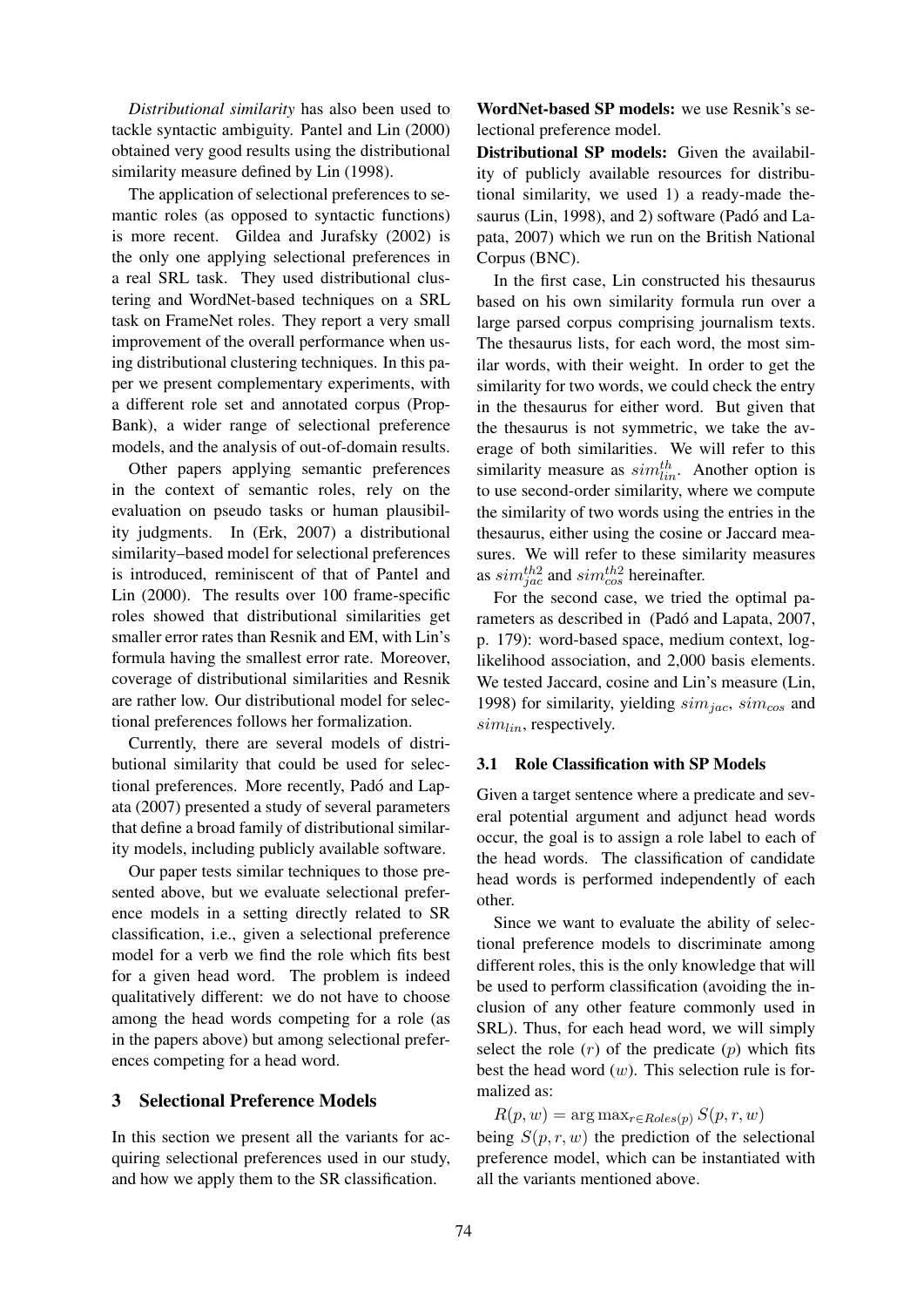For the sake of comparison we also define a lexical baseline model, which will determine the contribution of lexical features in argument classification. For a test pair  $(p, w)$  the model returns the role under which the head word occurred most often in the training data given the predicate.

## 4 Experimental Setting

The data used in this work is the benchmark corpus provided by the CoNLL-2005 shared task on SRL (Carreras and Màrquez, 2005). The dataset, of over 1 million tokens, comprises PropBank sections 02-21 for training, and sections 24 and 23 for development and test, respectively. In these experiments, NEG, DIS and MOD arguments have been discarded because, apart from not being considered "pure" adjunct roles, the selectional preferences implemented in this study are not able to deal with non-nominal argument heads.

The predicate–rol–head  $(p, r, w)$  triples for generalizing the selectional preferences are extracted from the arguments of the training set, yielding 71,240 triples, from which 5,587 different predicate-role selectional preferences  $(p, r)$  are derived by instantiating the different models in Section 3.

Selectional preferences are then used, to predict the corresponding roles of the  $(p, w)$  pairs from the test corpora. The test set contains 4,134 pairs (covering 505 different predicates) to be classified into the appropriate role label. In order to study the behavior on out-of-domain data, we also tested on the PropBanked part of the Brown corpus. This corpus contains 2,932  $(p, w)$  pairs covering 491 different predicates.

The performance of each selectional preference model is evaluated by calculating the standard *precision, recall* and  $F_1$  measures. It is worth mentioning that none of the models is able to predict the role when facing an unknown head word. This happens more often with WordNet based models, which have a lower word coverage compared to distributional similarity–based models.

#### 5 Results and Discussion

The results are presented in Table 1. The lexical row corresponds to the baseline lexical match method. The following row corresponds to the WordNet-based selectional preference model. The distributional models follow, including the results obtained by the three similarity formulas on the

|                              | prec. | rec. | $\rm F_1$ | prec. | recall | ${\rm F}_1$ |
|------------------------------|-------|------|-----------|-------|--------|-------------|
| lexical                      | .779  | .349 | .482      | .663  | .059   | .108        |
| res                          | .589  | .495 | .537      | .505  | .379   | .433        |
| $\,sim_{Jac}$                | .573  | .564 | .569      | .481  | .452   | .466        |
| $sim_{cos}$                  | .607  | .598 | .602      | .507  | .476   | .491        |
| $sim_{Lin}$                  | .580  | .560 | .570      | .500  | .470   | .485        |
| $\overline{sim^{th}_{Lin}}$  | .635  | .625 | .630      | .494  | .464   | .478        |
| $\overline{sim^{th2}_{Jac}}$ | .657  | .646 | .651      | .531  | .499   | .515        |
| $sim_{cos}^{th2}$            | .654  | .644 | .649      | .531  | .499   | .515        |

Table 1: Results for WSJ test (left), and Brown test (right)

co-occurrences extracted from the BNC  $(sim_{Jac},$  $sim_{cos} sim_{Lin}$ ), and the results obtained when using Lin's thesaurus directly  $(sim_{Lip}^{th})$  and as a second-order vector ( $sim_{Jac}^{th2}$  and  $sim_{cos}^{th2}$ ).

As expected, the lexical baseline attains very high precision in all datasets, which underscores the importance of the lexical head word features in argument classification. The recall is quite low, specially in Brown, confirming and extending (Pradhan et al., 2008), which also reports similar performance drops when doing argument classification on out-of-domain data.

One of the main goals of our experiments is to overcome the data sparseness of lexical features both on in-domain and out-of-domain data. All our selectional preference models improve over the lexical matching baseline in recall, up to 30 absolute percentage points in the WSJ test dataset and 44 absolute percentage points in the Brown corpus. This comes at the cost of reduced precision, but the overall F-score shows that all selectional preference models improve over the baseline, with up to 17 absolute percentage points on the WSJ datasets and 41 absolute percentage points on the Brown dataset. The results, thus, show that selectional preferences are indeed alleviating the lexical sparseness problem.

As an example, consider the following head words of potential arguments of the verb *wear* found in the test set: *doctor*, *men*, *tie*, *shoe*. None of these nouns occurred as heads of arguments of *wear* in the training data, and thus the lexical feature would be unable to predict any role for them. Using selectional preferences, we successfully assigned the Arg0 role to *doctor* and *men*, and the Arg1 role to *tie* and *shoe*.

Regarding the selectional preference variants, WordNet-based and first-order distributional similarity models attain similar levels of precision, but the former are clearly worse on recall and  $F_1$ .